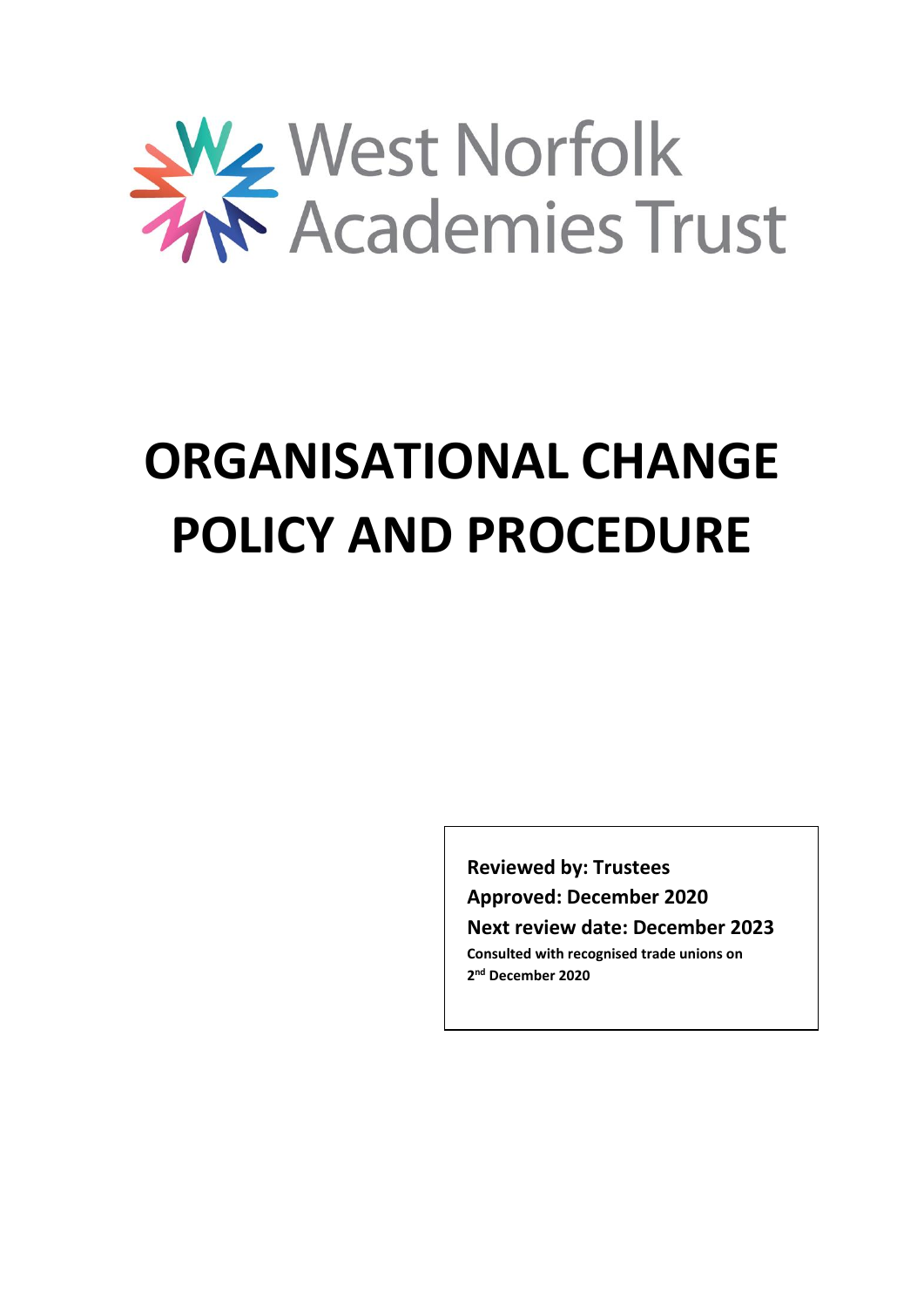## **Contents**

| $\mathbf{1}$ . | Introduction                   | 1              |
|----------------|--------------------------------|----------------|
|                | 2. Terms of Reference          | 1              |
| 3.             | Scope                          | 1              |
| 4.             | Principles                     | $\overline{2}$ |
|                | 5. Scheme of Delegation        | 2              |
| 6.             | Planning Organisational Change | 2              |
| 7.             | Implementation                 | 2              |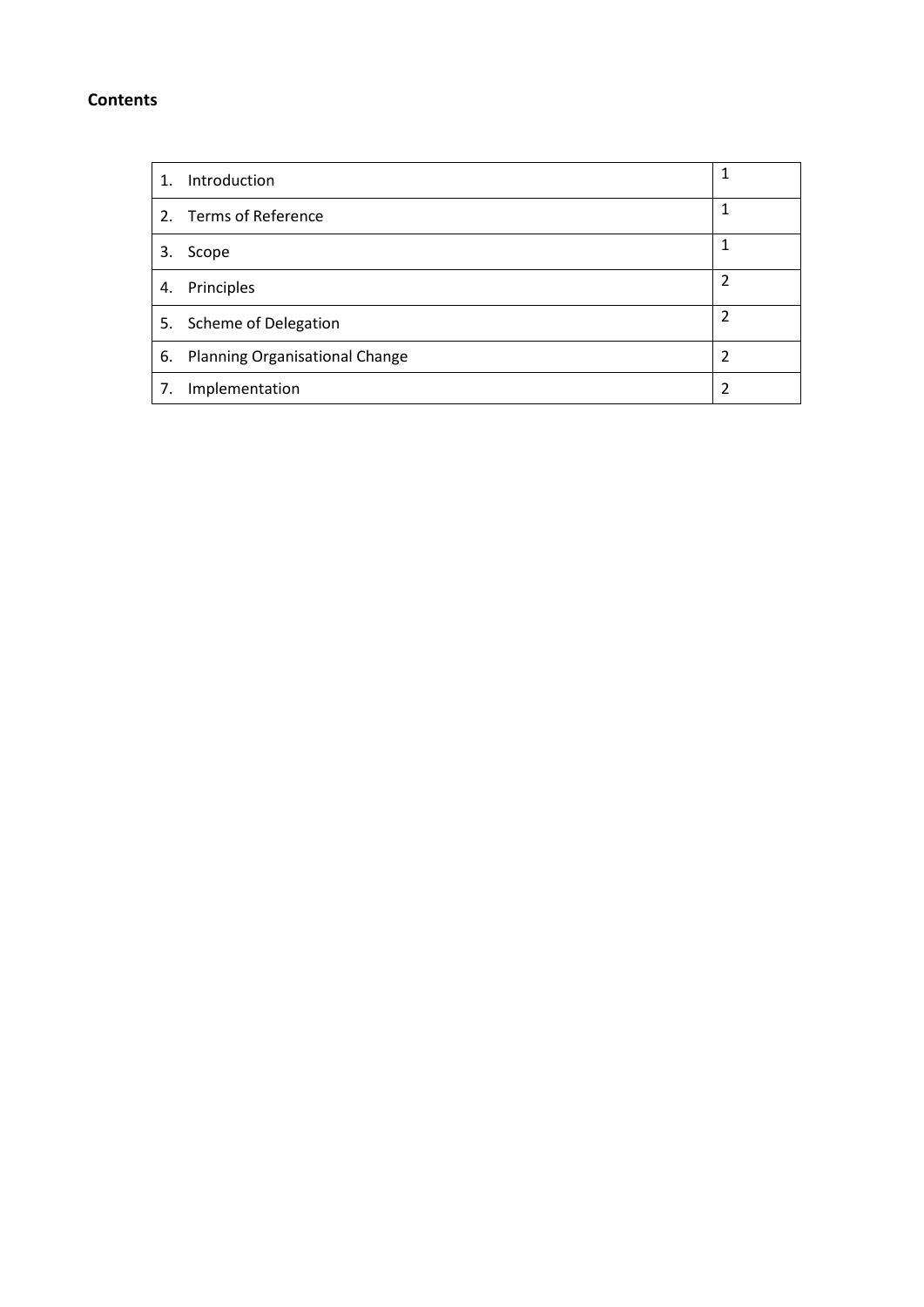## **1. Introduction**

- **1.1** The Trust is committed to ensuring its workforce operates effectively and efficiently
- **1.2** The Trust will exercise good practice and regularly review its organisational structure to ensure that it is fit for purpose and delivers the best possible outcomes for pupils and is financially sustainable longer term.
- **1.3** The Trust aims to ensure the security and stability of employment as far as possible. However, in light of funding limitations, service delivery requirements and external factors, organisational change may be necessary.
- **1.4** Organisational change refers to strategic change which has the potential to affect jobs and may result in the redeployment of employees and redundancy.
- **1.5** The purpose of this policy is to provide a framework for organisational change to be planned and implemented in an open, fair and consistent manner.

#### **2. Terms of Reference**

#### **2.1 Definitions:**

- "Executive Headteacher" also refers to any other title used to identify the Executive Headteacher, where appropriate, or other senior manager delegated to deal with the matter by the Executive Headteacher.
- "Headteacher/Senior Manager" refers, where appropriate, to any other title used to identify the Headteacher/Senior Manager.
- "Employee" refers to any employee, teaching and support, employed to work at the School/Trust
- "Companion" refers to a person chosen by the employee to accompany him/her at a formal meeting, who shall be a trade union representative or a workplace colleague. A companion is entitled to speak to the employee during any meeting, and confer privately, but may not answer questions on the employee's behalf.
- "WNAT" refers to the West Norfolk Academies Trust.

#### **3. Scope**

- **3.1** This policy applies to all employees of the Trust, excluding the Executive Headteacher.
- **3.2** In the event of the Executive Headteacher post being in scope for reorganisation or redundancy, a parallel process as identified in this policy will be undertaken but reference to the Executive Headteacher will be replaced by Trustees who will lead the process.
- **3.3** This policy does not form part of the employee's contractual terms and conditions and may be amended from time to time.